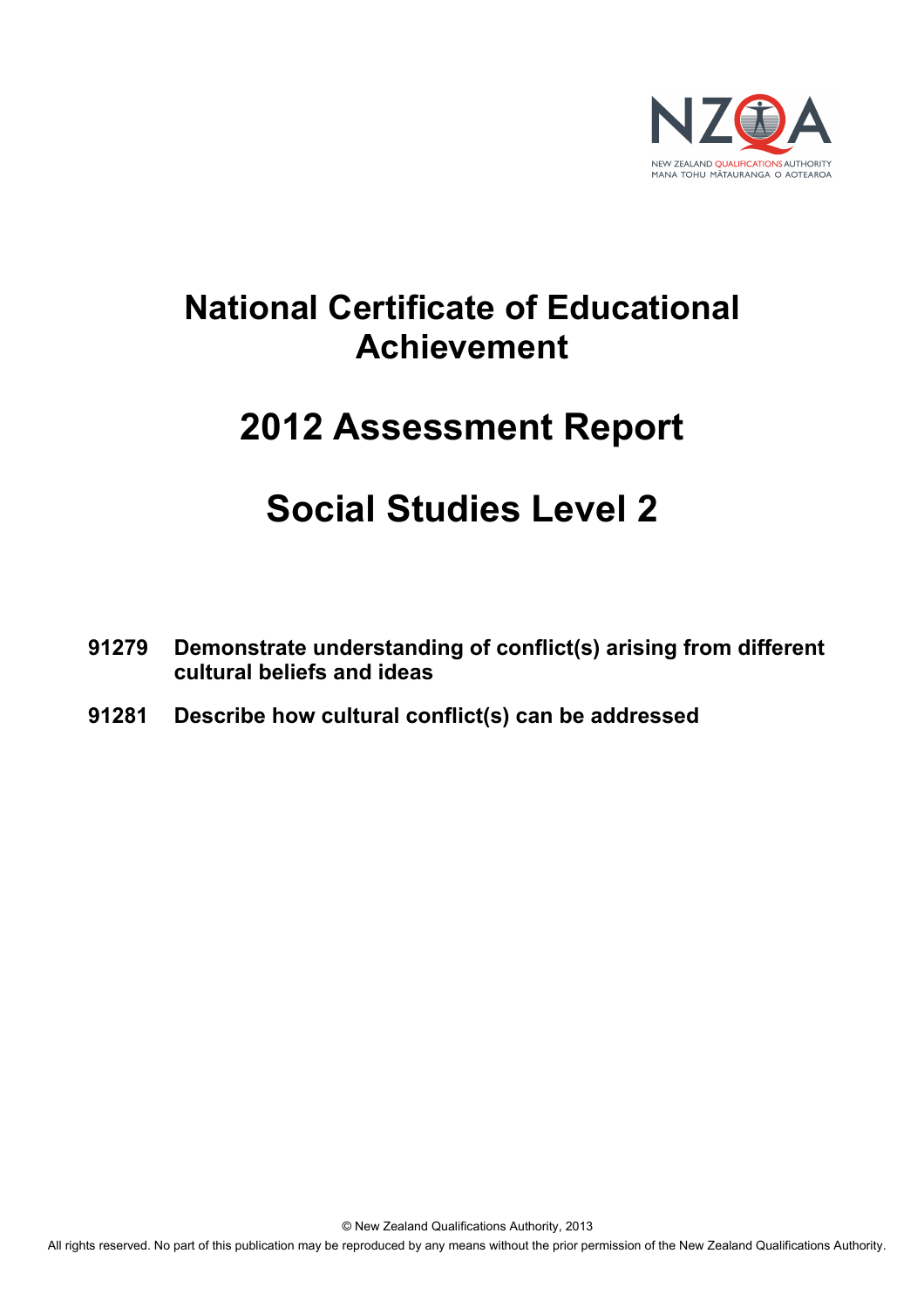# **COMMENTARY**

# **STANDARD REPORTS**

# **91279 Demonstrate understanding of conflict(s) arising from different cultural beliefs and ideas**

## **ACHIEVEMENT**

**Candidates who were awarded Achievement for this standard demonstrated the required skills and knowledge. They typically:**

- described the nature of a conflict in a manner that showed an understanding of ideas such as how the conflict started, what was the main point of contention involved in the conflict, and where the conflict was set
- used specific evidence such as dates, names, statistics and quotations throughout the response
- described the groups/individuals involved by either describing what actions they took in the conflict or what their point of view was or both (in the case of an A4 grade). Stronger responses typically demonstrated what people thought of the conflict and why they held that point of view.

## **NOT ACHIEVED**

#### **Candidates who were assessed as Not Achieved for this standard lacked some or all of the skills and knowledge required for the award of Achievement. They typically:**

- used insufficient specific evidence, typically only supporting one aspect of the exam question
- identified the setting of the conflict without expanding on the nature of what the conflict was about or how it started
- quoted people involved in the conflict without expanding on their involvement or showing understanding of their point of view beyond recalling a quote.

## **ACHIEVEMENT WITH MERIT**

#### **In addition to the skills and knowledge required for the award of Achievement, candidates who were awarded Achievement with Merit typically:**

used specific evidence and Social Studies Concepts to explain the contribution of social forces on the conflict

## **ACHIEVEMENT WITH EXCELLENCE**

#### **In addition to the skills and knowledge required for the award of Achievement with Merit, candidates who were awarded Achievement with Excellence typically:**

- evaluated a social force or both social forces. Candidates achieving Excellence typically made evaluative statements showing how the conflict would be different if a social force did not play a part in the conflict or compared social forces, forming an argument that one social force was more influential than the other
- used specific evidence and Social Studies concepts consistently throughout their response to support all or most aspects of the exam question.